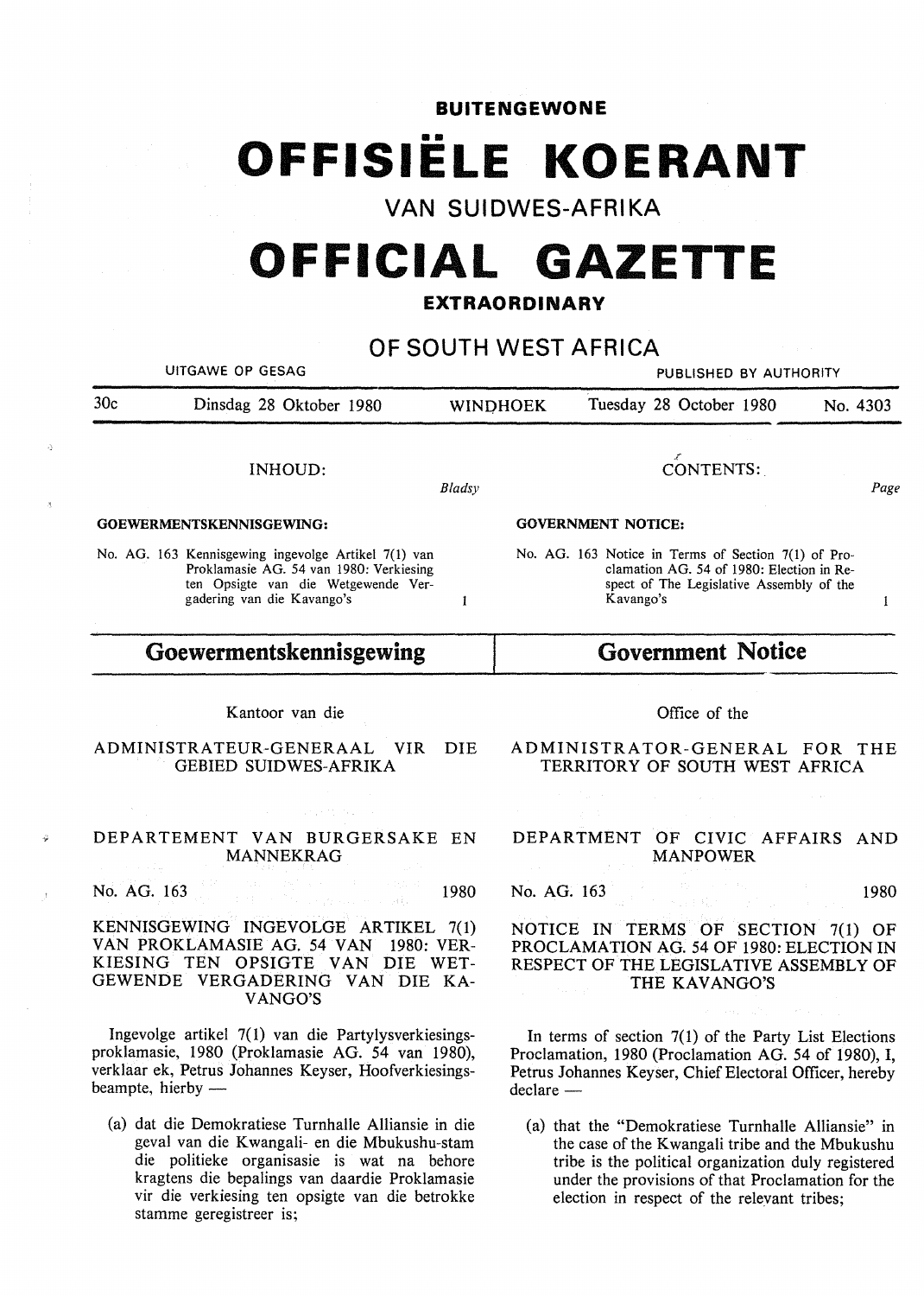- (b) dat die geregistreerde partye wie se name en besonderhede ingevolge artikel 4(1)(b), (c) en (d) van genoemde Proklamasie verstrek -
	- (i) in die geval van die Dciriku-stam, in Bylae 1 aangegee word;
	- (ii) in die geval van die Mbunza-stam, in Bylae 2 aangegee word; en
	- (iii) in die geval van die Sambyu-stam, in Bylae 3 aangegee word,

die politieke organisasies is wat na behore kragtens die bepalings van daardie Proklamasie vir die verkiesing ten opsigte van die betrokke stamme geregistreer is;

- (c) dat die persone wie se name en identiteitsnommers op die lys van kandidate van sodanige geregistreerde party of partye, na gelang van die geval, vir genoemde verkiesing verskyn, soos deur elke sodanige party of partye, na gelang van die geval, ingevolge artikel 5 van genoemde Proklamasie opgestel en in die geval van -
	- (i) Die Dciriku-stam in Bylae 4;
	- (ii) die Kwangali-stam, in Bylae 5;
	- (iii) die Mbukushu-stam, in Bylae 6;
	- (iv) die Mbunza-stam, in Bylae 7; en
	- (v) die Sambyu-stam, in Bylae 8,

aangegee as die kandidate van elke sodanige party of partye, na gelang van die geval, vir genoemde verkiesing genomineer is; en

(d) dat, aangesien daar slegs een party ten opsigte van die Kwangali- en Mbukushu-stam geregistreer is, die kandidate op elkeen van die lyste in Bylaes 5 en 6 bedoel ingevolge artikel 6(10) van genoemde Proklamasie met ingang van 13 November 1980 tot die behoorlike verkose lede van die Wetgewende Vergadering van die Kavango's ten opsigte van genoemde twee staamme, verklaar is.

#### **P. J. KEYSER**

Hoofverkiesingsbeampte Windhoek, 21 Oktober 1980

- (b) that the registered parties whose names and particulars furnished in terms of section 4(1)(b), (c) and (d) of the said Proclamation  $-$ 
	- (i) in the case of the Dciriku tribe, are set out in Schedule 1;
	- (ii) in the case of the Mbunza tribe, are set out in Schedule 2; and
	- (iii) in the case of the Sambyu tribe, are set out in Schedule 3,

are the political organizations duly registered under the provisions of that Proclamation for the election in respect of the relevant tribes;

- (c) that the persons whose names and identity numbers appear on the list of candidates of such registered party or parties, as the case may be, for the said election, as drawn up by such party, or parties, as the case may be, in terms of section 5 of the said Proclamation and in the case of  $-$ 
	- (i) the Dciriku tribe, set out in Schedule 4;
	- (ii) the Kwangali tribe, set out in Schedule 5;
	- (iii) the Mbukushu tribe, set out in Schedule 6;
	- (iv) the Mbunza tribe, set out in Schedule 7; and
	- (v) the Sambyu tribe, set out in Schedule 8,

have been nominated as the candidates of each such party or parties, as the case may be, for the election; and

(d) that, since only one party has been registered in respect of the Kwangali and Mbukushu tribes, the candidates on each of the lists referred to in Schedules 5 and 6 have in terms of section 6(10) of the said Proclamation been declared to be duly elected members of the Legislative Assembly of the Kavangos in respect of the two said tribes.

**P. J. KEYSER** 

Chief Electoral Officer Windhoek, 21 October 1980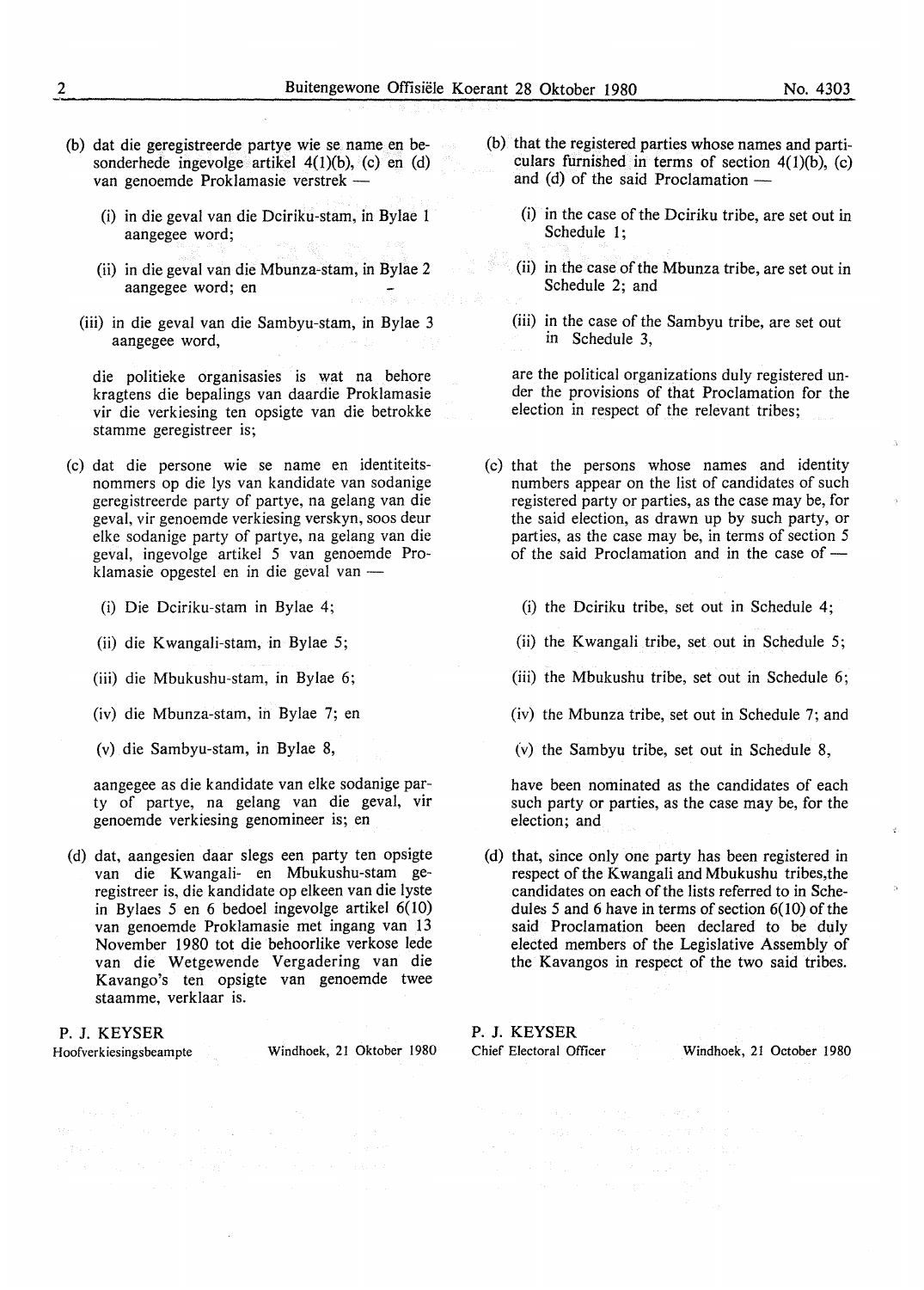#### BYLAE 1 / SCHEDULE 1

#### **NAME EN BESONDERHEDE VAN GEREGISTREERDE PARTYE/ NAMES AND PARTICULARS** OF **REGISTERED PARTIES**

| Naam<br>van ge-<br>registreerde party/<br>Name of registered<br>party | Afkorting van naam<br>van party of ver-<br>eniging van partye/<br>Abreviation of name<br>of party or asso-<br>ciation of parties | Stam/<br>Tribe | Kenteken/<br><b>Distinctive</b><br>symbol | Adres van hoof-<br>kantoor/<br>Address of head of-<br>fice |
|-----------------------------------------------------------------------|----------------------------------------------------------------------------------------------------------------------------------|----------------|-------------------------------------------|------------------------------------------------------------|
| Demokratiese<br>Turnhalle<br><b>Alliansie</b>                         | <b>DTA</b>                                                                                                                       | Dciriku        |                                           | Posbus/<br>P.O. Box 173<br>Windhoek<br>9000                |
| Namibië<br>Christelike<br>Demokratiese<br>Party                       | <b>NCDP</b>                                                                                                                      | Dciriku        |                                           | Posbus/<br>P.O. Box 690<br>Tsumeb<br>9000                  |

#### BYLAE 2 / SCHEDULE 2

#### NAME EN BESONDERHEDE VAN GEREGISTREERDE PARTYE/ NAMES AND PARTICULARS OF REGISTERED PARTIES

| Naam van geregis-<br>treerde party/<br>Name of registered<br>party<br>医静脉 医牙                                                               | Afkorting van naam<br>van party of ver-<br>eniging van partye/<br>Abreviation of name<br>of party or associa-<br>tion of parties | Stam/<br>Tribe | Kenteken/<br><b>Distinctive</b><br>symbol | Adres van hoofkan-<br>toor/<br>Address of head of-<br>fice. |
|--------------------------------------------------------------------------------------------------------------------------------------------|----------------------------------------------------------------------------------------------------------------------------------|----------------|-------------------------------------------|-------------------------------------------------------------|
| <b>Demokratiese</b><br>Turnhalle<br>Alliansie                                                                                              | <b>DTA</b>                                                                                                                       | Mbunza         |                                           | Posbus/<br>P.O. Box 173<br>Windhoek<br>9000<br>大型空间         |
| Namibië<br>Christelike<br>Demokratiese<br>11 March 12<br>Party<br>$\mathcal{P}^{\text{c}}_{\text{c}}(\mathbf{x}) = \mathcal{P}^{\text{c}}$ | <b>NCDP</b>                                                                                                                      | Mbunza         |                                           | Posbus/<br>P.O. Box 690<br>Tsumeb 9000                      |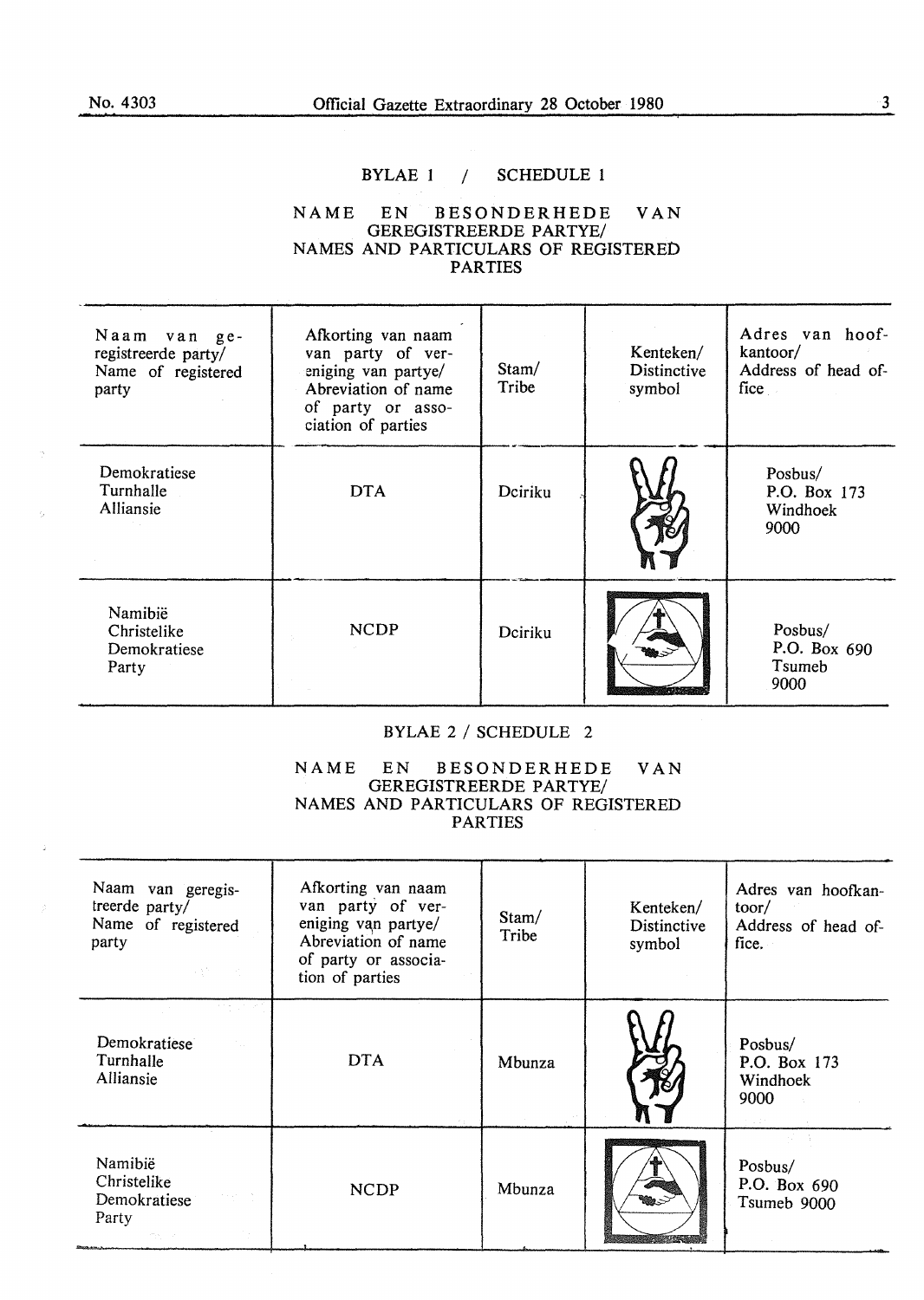#### No. 4303

#### BYLAE 3 / SCHEDULE 3

#### NAME AND BESONDERHEDE VAN GEREGISTREERDE PARTYE/

#### NAMES AND PARTICULARS OF REGISTERED PARTIES

| Naam van geregi-<br>streerde party/<br>Name of registered<br>party | Afkorting van naam<br>van party of ver-<br>eniging van partye/<br>Abreviation of name<br>of party or associa-<br>tion of parties | Stam/<br>Tribe | Kenteken/<br><b>Distinctive</b><br>symbol | Adres van hoof-<br>kantoor/<br>Address of head of-<br>fice |
|--------------------------------------------------------------------|----------------------------------------------------------------------------------------------------------------------------------|----------------|-------------------------------------------|------------------------------------------------------------|
| Demokratiese<br>Turnhalle<br>Alliansie                             | <b>DTA</b>                                                                                                                       | Sambyu         |                                           | Posbus/<br>P.O. Box 173<br>Windhoek<br>9000                |
| Namibië<br>Christelike<br>Demokratiese<br>Party                    | <b>NCDP</b>                                                                                                                      | Sambyu         |                                           | Posbus/<br>P.O. Box 690<br>Tsumeb<br>9000                  |

#### BYLAE 4 / SCHEDULE 4

#### LYS VAN KANDIDATE / LIST OF CANDIDATES

#### DEMOKRATIESE TURNHALLE ALLIANSIE

| Naam van kandidaat/<br>Name of candidate | Stam/<br>Tribe | Identiteitsnommer/<br><b>Identify Number</b> |
|------------------------------------------|----------------|----------------------------------------------|
| 1. Theodor Kupembona                     | Dciriku        | 381117 07 0016 9                             |
| 2. Hendrik Muremi                        | Dciriku        | 410512 07 0011 1                             |
| 3. Edward Muronga                        | Dciriku        | 250419 07 0005 9                             |
| 4. Andreas Kanyinga                      | Dciriku        | 370811 07 0013 5                             |

#### NAMIBIE CHRISTELIKE DEMOKRATIESE PARTY

|  | Naam van kandidaat/ |
|--|---------------------|
|  | Name of candidate   |

*Stam/ Tribe* 

#### *I dentiteitsnommer/ Identity Number*

1. Andreas Haireka

Dciriku

270311 07 0008 3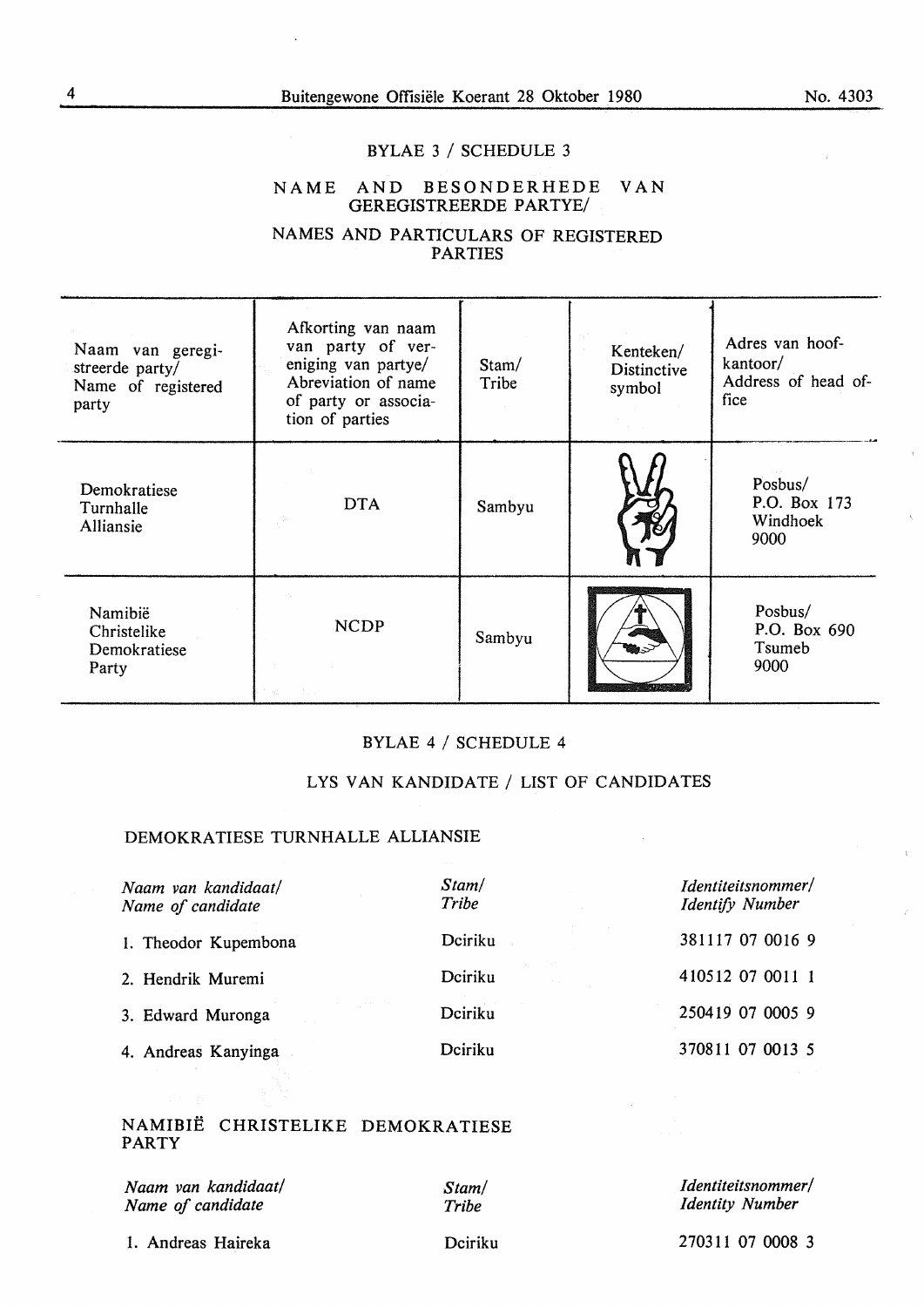| 2. Simon Shifafure Shiyave | Dciriku | 450816 07 0022 5 |
|----------------------------|---------|------------------|
| 3. Sylvester Mashika       | Deiriku | 220602 07 0004 6 |
| 4. Karl Peter Shiyaka      | Dciriku | 380929 07 0023 6 |

#### BYLAE 5 / SCHEDULE 5

.

#### LYS VAN KANDIDATE / LIST OF CANDIDATES

#### DEMOKRATIESE TURNHALLE ALLIANSIE

| Naam van kandidaat/<br>Name of candidate | Stam/<br>Tribe | Identiteitsnommer/<br><b>Identity Number</b> |
|------------------------------------------|----------------|----------------------------------------------|
| 1. Vitus Kaisre                          | Kwangali       | 400310 07 0001 1                             |
| 2. Gelasius Sivhute                      | Kwangali       | 380210 07 0033 3                             |
| 3. Jafet Haiymabo                        | Kwangali       | 390512 07 0003 6                             |
| 4. Erastus Rhuhungo Mpasi                | Kwangali       | 320112 07 0025 7                             |

#### BYLAE 6 / SCHEDULE 6

#### LYS VAN KANDIDATE / LIST OF CANDIDATES

#### DEMOKRATIESE TURNHALLE ALLIANSIE

| Naam van kandidaat/<br>Name of candidate | Stam/<br>Tribe | Identiteitsnommer/<br><b>Identity Number</b> |
|------------------------------------------|----------------|----------------------------------------------|
| 1. Alfons Mayavero                       | Mbukushu       | 340515 07 0007 1                             |
| 2. Gerhard Sharadya Thiyemo              | Mbukushu       | 420305 07 0026 1                             |
| 3. Wenantius Dikuwa Voko                 | Mbukushu       | 280106 07 0017 9                             |
| 4. Michael Shitarara Kauiya              | Mbukushu       | 450919 07 0015 3                             |

#### BYLAE 7 / SCHEDULE 7

#### LYS YAN KANDIDATE / LIST OF CANDIDATES

#### DEMOKRA TIESE TURNHALLE ALLIANSIE

*5*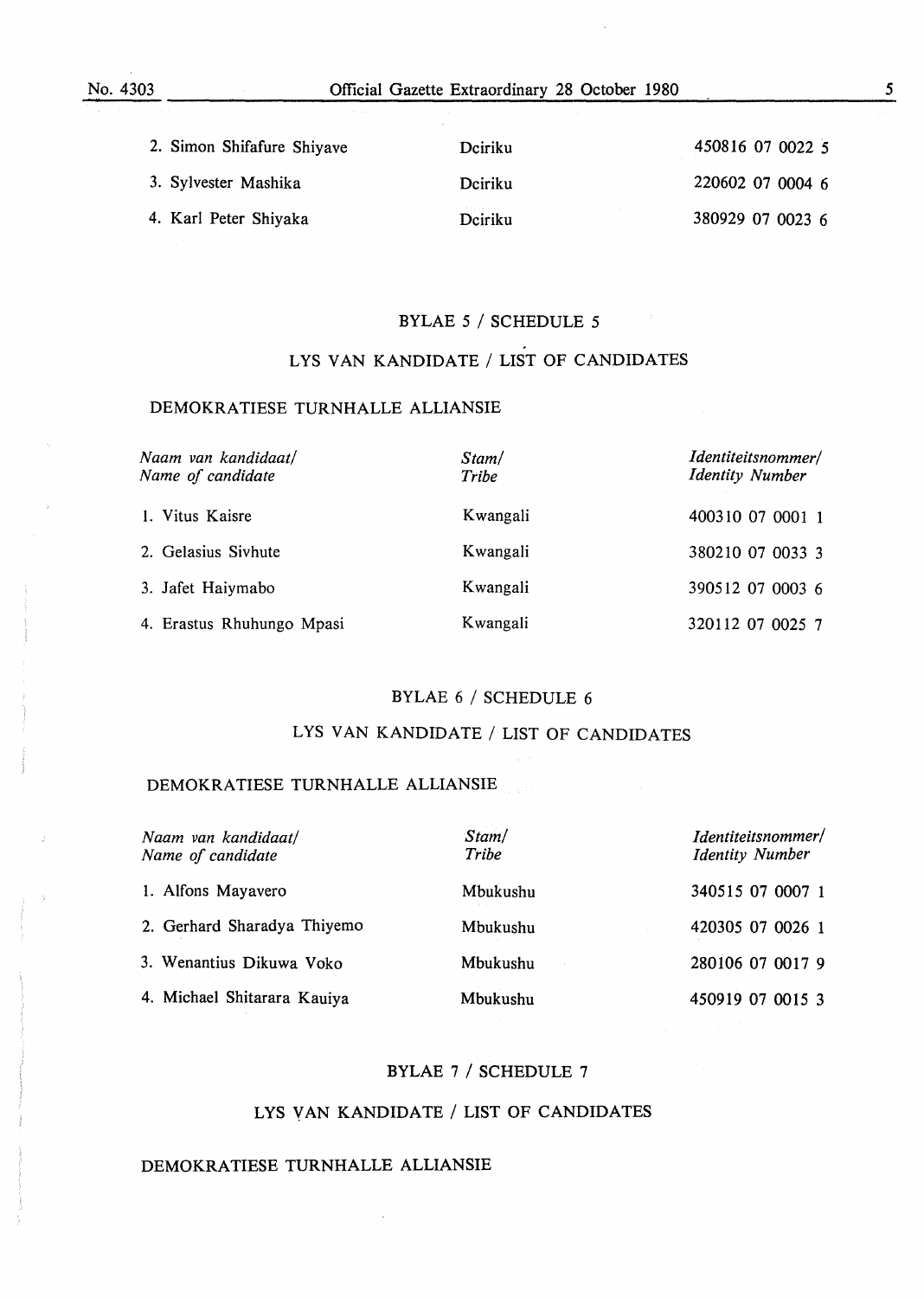| Naam van kandidaat/<br>Name of candidate | Stam/Tribe | Identiteitsnommer/<br><b>Identity Number</b> |
|------------------------------------------|------------|----------------------------------------------|
| 1. Lourens Kalipa Tjakamba               | Mbunza     | 430203 07 0019 3                             |
| 2. Anti Kahembe                          | Mbunza     | 340306 07 0006 3                             |
| 3. Leena Namutenya Lyevera               | Mbunza     | 490309 07 0001 0                             |
| 4. Matheus<br>Haingura<br>Haungura       | Mbunza     | 550101 07 0040 1                             |

## NAMIBIE CHRISTELIKE DEMOKRATIESE PARTY

| Naam van kandidaat/<br>Name of candidate | Stam/<br>Tribe | Identiteitsnommer/<br><b>Identity Number</b> |
|------------------------------------------|----------------|----------------------------------------------|
| 1. Haita Sikai Ignatius<br>Hamunyera     | Mbunza         | 470724 07 0028 5                             |
| 2. Kandumbu Ildfons Lukuwa               | Mbunza         | 441010 07 0069 6                             |
| 3. Honoratus Kambangura<br><b>Suse</b>   | Mbunza         | 430417 07 0015 1                             |
| 4. Didakus Hamutenja Nd-<br>jukuma       | Mbunza         | 540921 07 0007 2                             |

#### BYLAE 8 / SCHEDULE 8

#### LYS VAN KANDIDATE / LIST OF CANDIDATES

#### DEMOKRATIESE TURNHALLE ALLIANSIE

 $\frac{1}{2}$  and

| Naam van kandidaat/<br>Name of candidate         | Stam/<br>Tribe   | Identiteitsnommer/<br><b>Identity Number</b> |
|--------------------------------------------------|------------------|----------------------------------------------|
| 1. Haushiku Frans Jozef Shi-<br>kongo Hashipembe | Sambyu<br>医上皮 网络 | 421013 07 0006 7                             |
| 2. Alois Mukuve Hashipara<br>이 사람들은 어떻게 되었다.     | Sambyu           | 181217 07 0001 2                             |
| 3. Josef Katjotjo Kayendje                       | Sambyu           | 460301 07 0021 4                             |
| 4. Andreas Kandjimi                              | Sambyu           | 241015 07 0001 2                             |

 $\hat{\mathbf{y}}_i = \mathbf{x}_{i_1} \cdots \mathbf{x}_{i_n}$